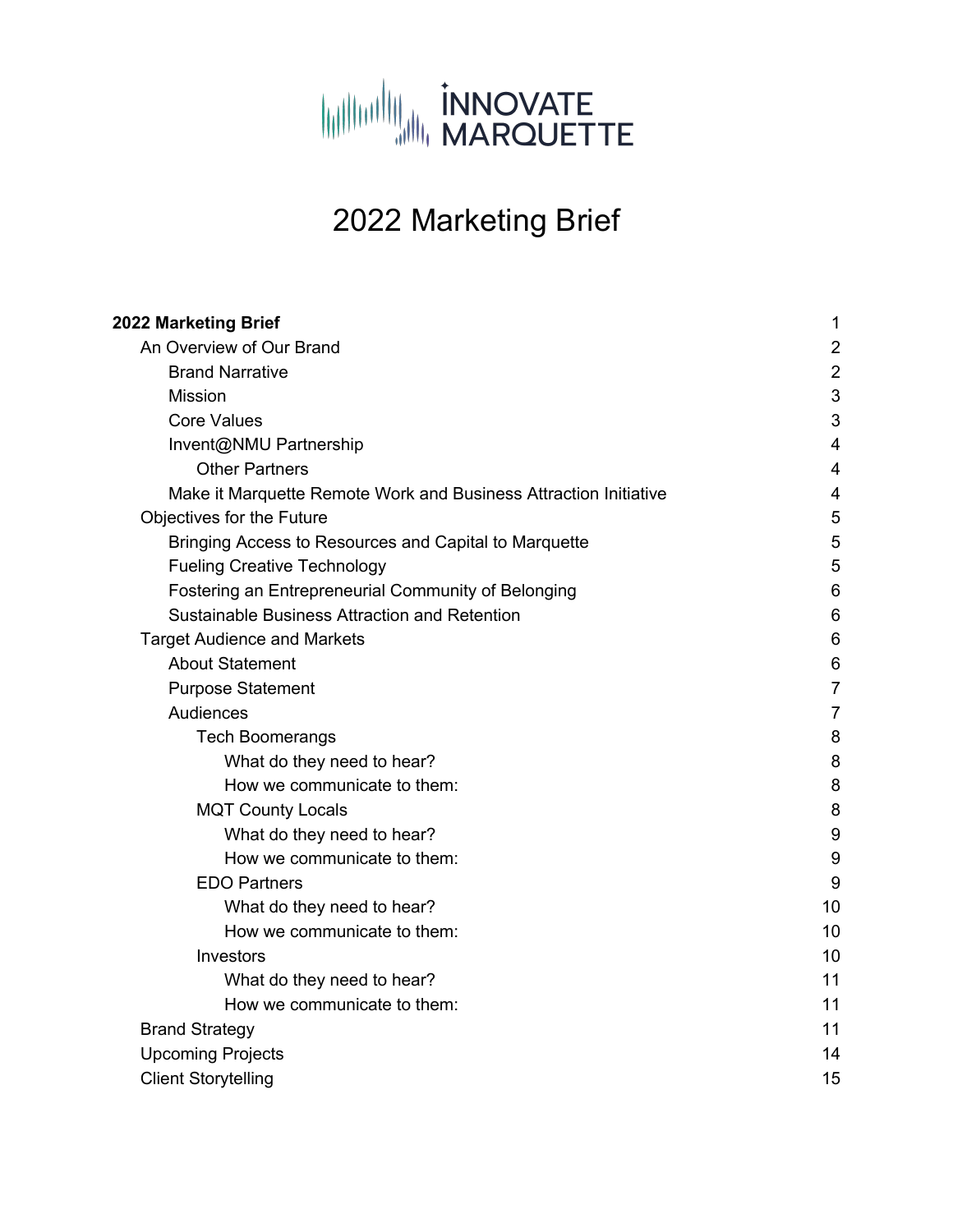

# **An Overview of Our Brand**

Over the last two years we have watched the growth of business development across our city, including within our own organization and team. There is a shift towards greater collaboration in our economic development community, and building trusted partnerships rooted in transparency is a pillar Innovate Marquette intends to stand on for our community.

We are humbled to bring a few incredible opportunities home to the Marquette area along with our trusted partners:

- 1. **The first,** being selected to join the highly competitive 2020 cohort of the Rural Innovation Initiative, connecting our community to innovative rural partners all over the country.
- 2. **The second,** becoming one of just seven rural communities nationwide to receive a Capital Challenge grant via the U.S. Economic Development Administration (EDA) through the Build to Scale (B2S) program. The grant, called Capital Challenge, will infuse \$611,911 into local economic development efforts over the next three years.
- 3. **And lastly,** Innovate Marquette has been hard at work, collaborating with our local economic development partners to create a new and exciting innovation hub that will bolster and expand our existing entrepreneurial ecosystem.

With all of that in mind we decided it was time to shine all of the hard work our incredible team has done from the inside out. This refresh is a both reflection of and a promise to the community that we serve. While a lot of work has been done, there is also much to do to preserve what makes this community unique and take it into the future.

# **Brand Narrative**

*\*\*Internal use only: the purpose of a brand narrative is to aide in getting putting our internal team and partners in tune with our brand. Read with the intent of getting into the Innovate Marquette mindset such as before board meetings, team meetings, speaking engagements, etc.* 

Fueled by the warmth of a sunset over Sugarloaf Mountain and the awe-inspiring appearance of the Northern Lights, Innovate Marquette invites entrepreneurial spirits and innovative minds to accelerate their ideas and business ventures in a community that not only welcomes, but celebrates creativity, ingenuity, and determination.

Innovate Marquette welcomes technology-focused entrepreneurs and innovative business ventures into our downtown innovation hub, a place for those with the gumption to think outside of the nine to five seeking the space, talent, and resources to grow. We are steadfast in our mission to make the Southern shores of Lake Superior a location where entrepreneurship, the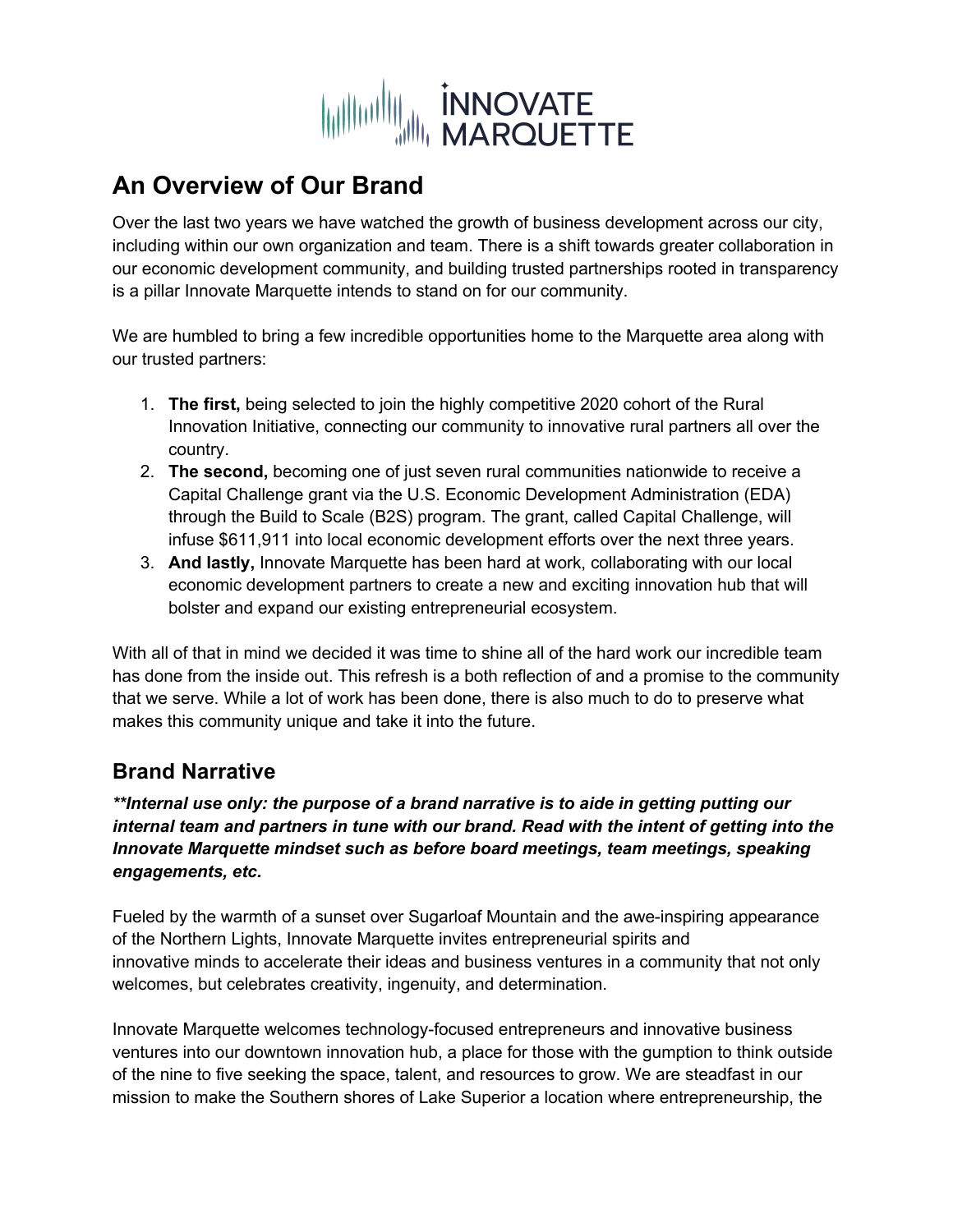

outdoors, and our community are accessible, sustainable, and most importantly, a place where everyone belongs.

With 83 miles of lakeshore and 40+ miles of trails, this northern lifestyle is opulent in natural amenities that pair perfectly with community and collaboration. An international airport, high speed broadband, and a state university create a welcoming space for the innovation teams of established companies and startups alike. From a blossoming creative culture to a mecca in outdoor recreation, this lakeside community has an abundance of thought leaders and generational businesses who prefer balance over the city grind.

### **Mission**

Our mission is to position Marquette as a premier city for innovation and business development through our process to identify, nurture, and cultivate the growth and success of technologybased innovators, entrepreneurs, small businesses, and startups throughout our community. We aim to uplift Marquette's unique business ecosystem by offering access to important resources, funding, workforce talent, and network collaboration. Through this collaboration the Marquette region will continue to be recognized for its ability to draw economic opportunity to the shores of Lake Superior in the years to come.

Together, we can uplift Marquette's unique business ecosystem.

## **Core Values**

*The Innovate Marquette team takes pride in upholding our core values through transparency and honesty, as we believe them to be non-negotiable when making decisions not only for our internal team but for the clients and community we serve.*

*Our company culture is the set of behaviors and practices that have evolved from these values and our mission, reflecting how leaders and employees act even when no one is watching.*

- 1. **Accessibility**  We aim to enable all innovators, inventors, and entrepreneurs to gain equitable and inclusive access to necessary resources, funding, education and collaboration in the Marquette community through our network of ecosystem partners.
- 2. **Collaboration** While entrepreneurship is often seen as a lonely endeavor, we believe that by tapping into our vast array of local and regional partners we can leverage the best resources for local entrepreneurs, innovators, and business owners.
- 3. **Creativity** We believe creativity is the backbone of entrepreneurship, technology and innovation and are dedicated to supporting creative thinking and businesses to fuel our economy.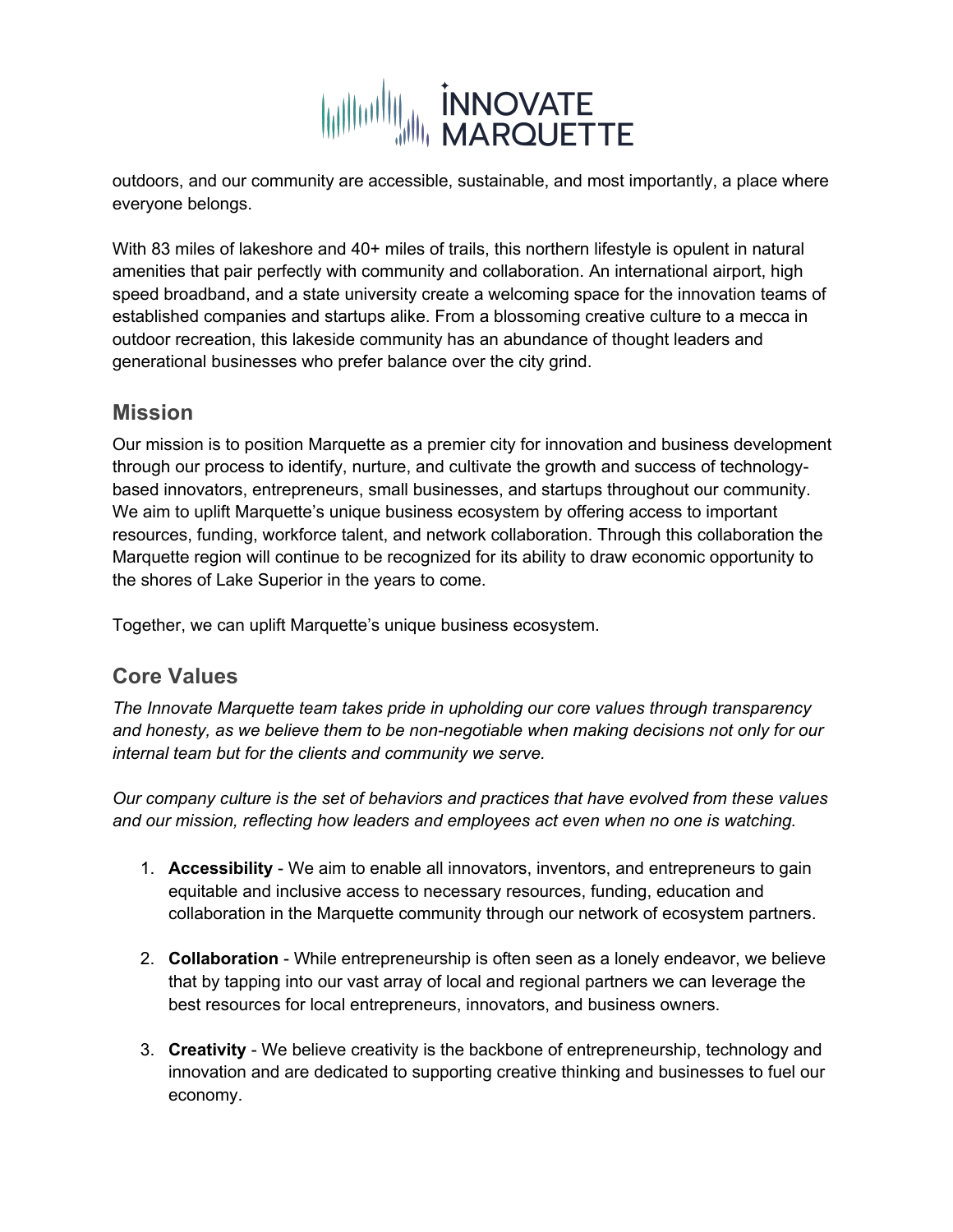

- 4. **Belonging**  Everyone deserves a place where they belong which is why we believe one cannot have innovation without a sense of belonging. We do this by providing equal opportunities and resources to all, including those who may otherwise be excluded or marginalized.
- 5. **Sustainability** Sustainable economics and business practices are at the core of our organization. We approach sustainable practices for ourselves, our clients, and our community from a human, social, economic, and environmental perspective.

# **Invent@NMU Partnership**

In July of 2017, Innovate Marquette SmartZone partnered with Invent@NMU to help enhance the program's connection to the community while offering mentorship and enhanced business resources to the Upper Peninsula. Innovate Marquette SmartZone and Invent@NMU are located in one office, making it a one-stop-shop for entrepreneurs and inventors. While Innovate Marquette focuses on tech-focused businesses, Invent@NMU acts as a service provider to product development-based entrepreneurs.

#### Other Partners

Other partners of Innovate Marquette SmartZone include the City of Marquette, the MEDC, MTEC SmartZone in Houghton/Hancock, Northern Michigan University, local and regional economic development organizations and others.

## **Make it Marquette Remote Work and Business Attraction Initiative**

Make It Marquette was created in 2021 by Innovate Marquette SmartZone to attract, retain, and support the people and ideas that will shape the future of the business economy in Marquette, Michigan through telling the stories of those living, working, and starting businesses in Marquette. This remote worker and business attraction campaign launched first, to celebrate the businesses and people of Marquette, and second, to declare our commitment to authentic economic development that supports those here already, and those making a move to be there. It's a commitment to grow this community with intentionality. We're doing that by working with partners across the public, private, and the economic development landscape, and to attract those who'll appreciate this place as much as we all do.

Why are we passionate about remote work and business attraction? We're here to foster and promote an entrepreneurial ecosystem in Marquette and the greater Upper Peninsula. Within that mission lies an affinity to technology-focused startups and the digital community. Remote work and business attraction brings jobs, capital, and opportunity to the people already here while welcoming those looking for a place to plant roots. The beauty of Make It Marquette is that it's designed to bolster the business economy that's here – those jobs that folks can physically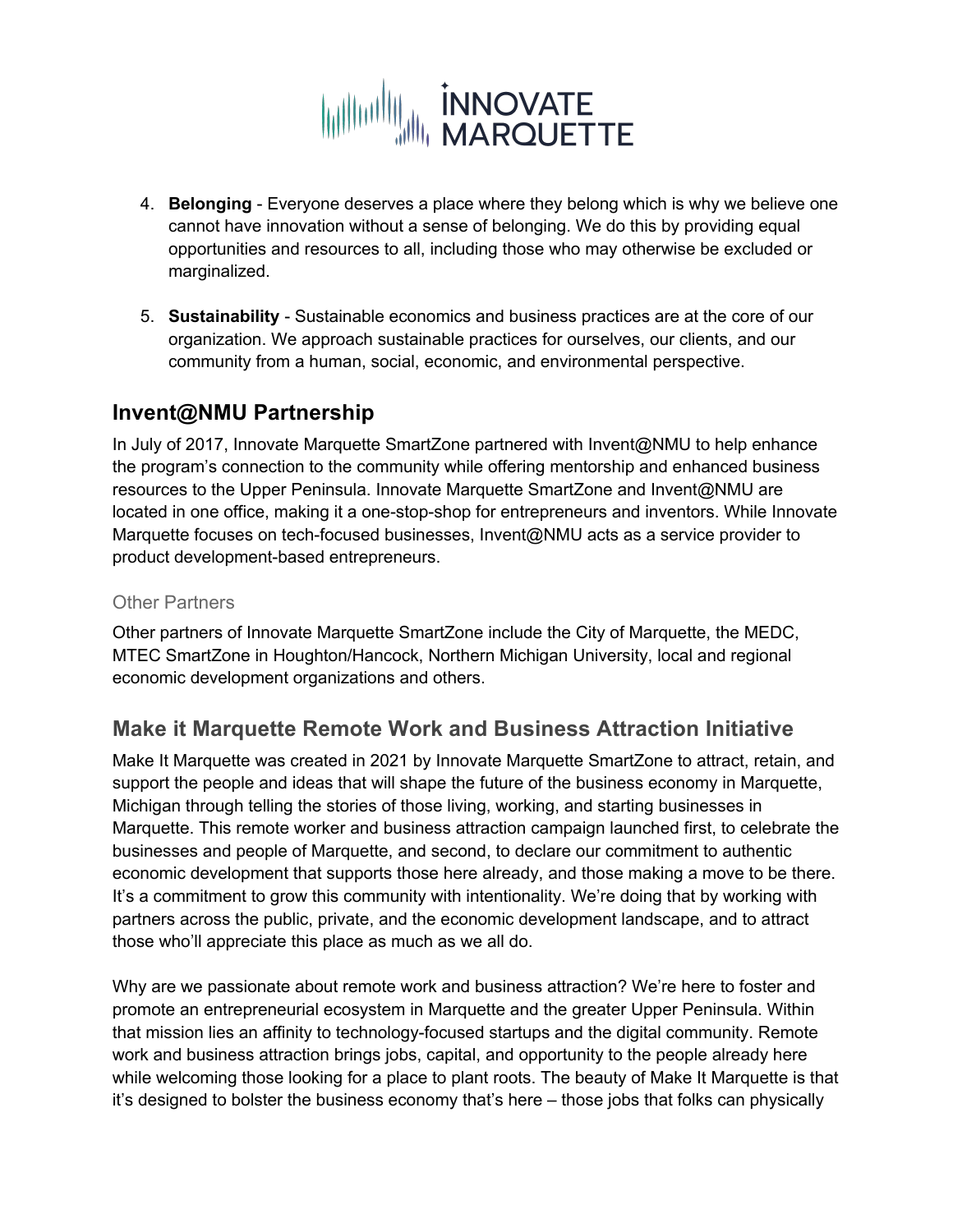# WILLIAM INNOVATE

go to – and to attract those who can choose anywhere thanks to remote work. The beauty of remote work is its open borders; it can be for a new person choosing Marquette, or a NMU grad who wants to stay but studied in a field that doesn't yet have a physical presence here. Either way, we want them to Make It Marquette.

# **Objectives for the Future**

# **Bringing Access to Resources and Capital to Marquette**

With the \$611,911 provided by the Capital Challenge grant and matching funds, Innovate Marquette plans to use the new resources to launch the Make it Marquette Start to Scale (Marquette STS) project, which will leverage educational, economic development and capital investor partnerships. Together with project partners, Marquette STS will educate local angel investors about scalable tech investment opportunities and connect to state, regional and national venture capital (VC) networks. Marquette STS outputs and outcomes include the following:

- Support 30 scalable tech startups with the support of \$5,000 to \$30,000 each of financial assistance for services from crowdfunding members.
- Engage 50 new angel investors to provide \$750,000 in seed funding and sponsor 15 startups through acceleration.
- Cultivate 25 new VC firms to invest \$1.5 million to \$5 million in scalable tech startups in Michigan's Upper Peninsula.

SmartZone's are also a gatekeeper to many state funding programs for Michigan start-ups and new business ventures. Learn more by visiting our Programs & Services page.

# **Fueling Creative Technology**

We believe creativity is the backbone of entrepreneurship, technology and innovation and are dedicated to supporting creative thinking and business to fuel our economy. From intricate coding and cyber security to mobile app development, art and design shape the way humans think and move through all aspects of entrepreneurship.

Long time client Ambitious Games, founded in 2016, is an indie gaming studio right here in Marquette. Together we have assisted in entrepreneur Silas Talley's advancement from napkin drawing through funding and have connected him to the resources available through Innovate Marquette and our local and regional partners.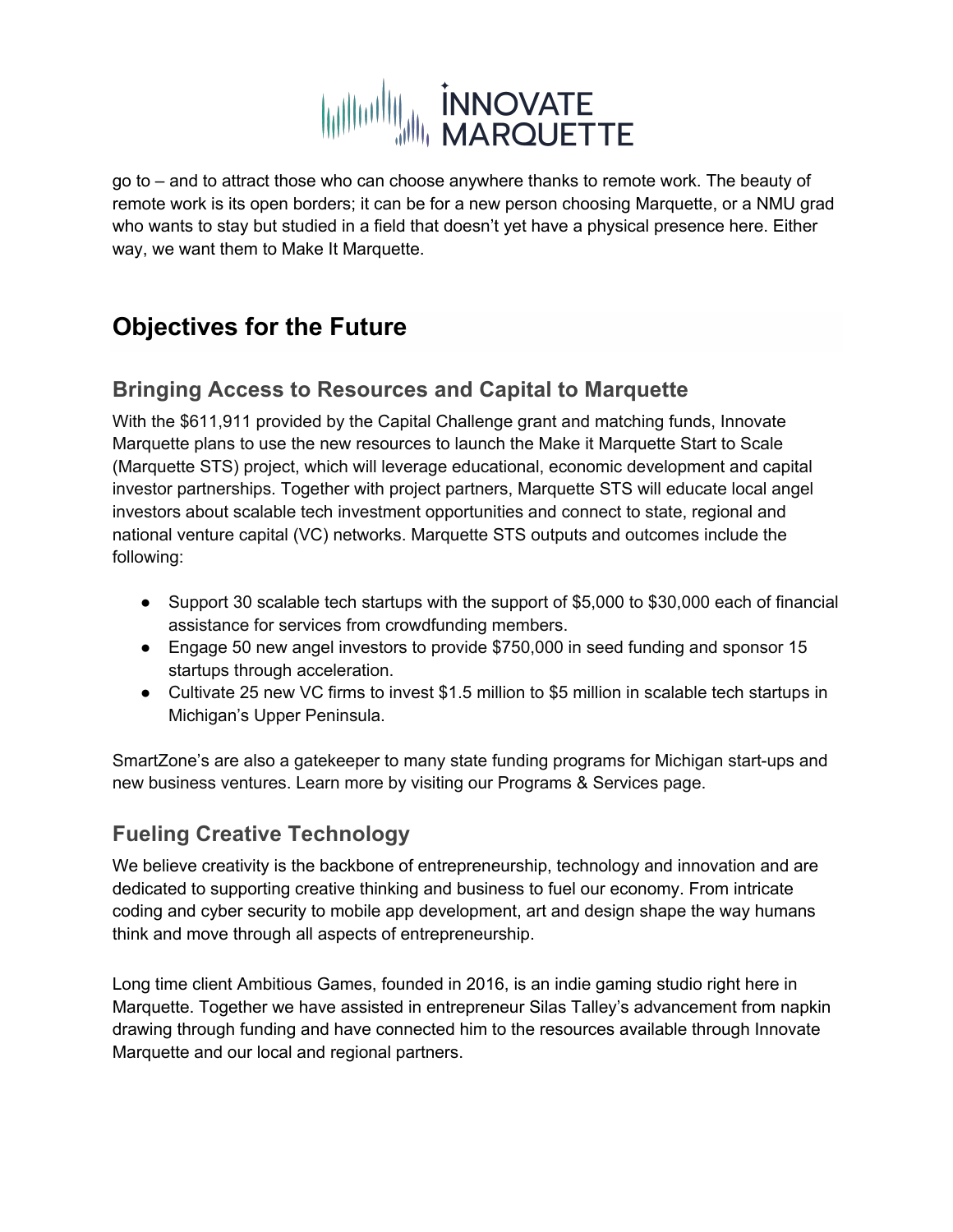

# **Fostering an Entrepreneurial Community of Belonging**

Everyone deserves a place where they belong which is why we believe one cannot have innovation without a sense of belonging. We do this by providing equal opportunities and resources to all, as well as those who may otherwise be excluded or marginalized. Providing education, supporting accessibility to resources and networking, or working with products that benefit the community we serve.

One example is our Women in Entrepreneurship event, an annual celebration, free to the public, to share business resources in parallel with a networking opportunity to bring together many of the Upper Peninsula's incredible entrepreneurs and small business owners.

Our upcoming Tech Talks event series, is another example. Here we will educate our Marquette community about the opportunities in the tech field as well as speak to the importance of diversity and inclusion within the space and how we all can work towards a more equitable economy.

## **Sustainable Business Attraction and Retention**

While intricate trail networks, fresh water and an abundance of space are perks of our community it's the people that make it whole. That's why Innovate Marquette created the Make It Marquette initiative in 2021: to attract, retain, and support the people and ideas that will shape the future of the business economy in Marquette, Michigan

By telling the stories of those living, working, and starting businesses in Marquette we declare our commitment to authentic economic development that supports those here already, and those making a move to be there. From the launch of our Local Links ambassador program to creation of a Relocation Guide, we are here to foster a collaborative, regenerative economy to bring opportunity to the Queen City.

Through our People of Marquette series, we tell the stories of those making an impact in our community.

# **Target Audience and Markets**

## **About Statement**

Innovate Marquette was established in 2015, adding its name to the twenty one other SmartZones located in the state of Michigan. Our organization exists as a service provider to the Michigan Economic Development Corporation (MEDC) to transform our community into a thriving entrepreneurial ecosystem, complete with the necessary resources, technology, capital,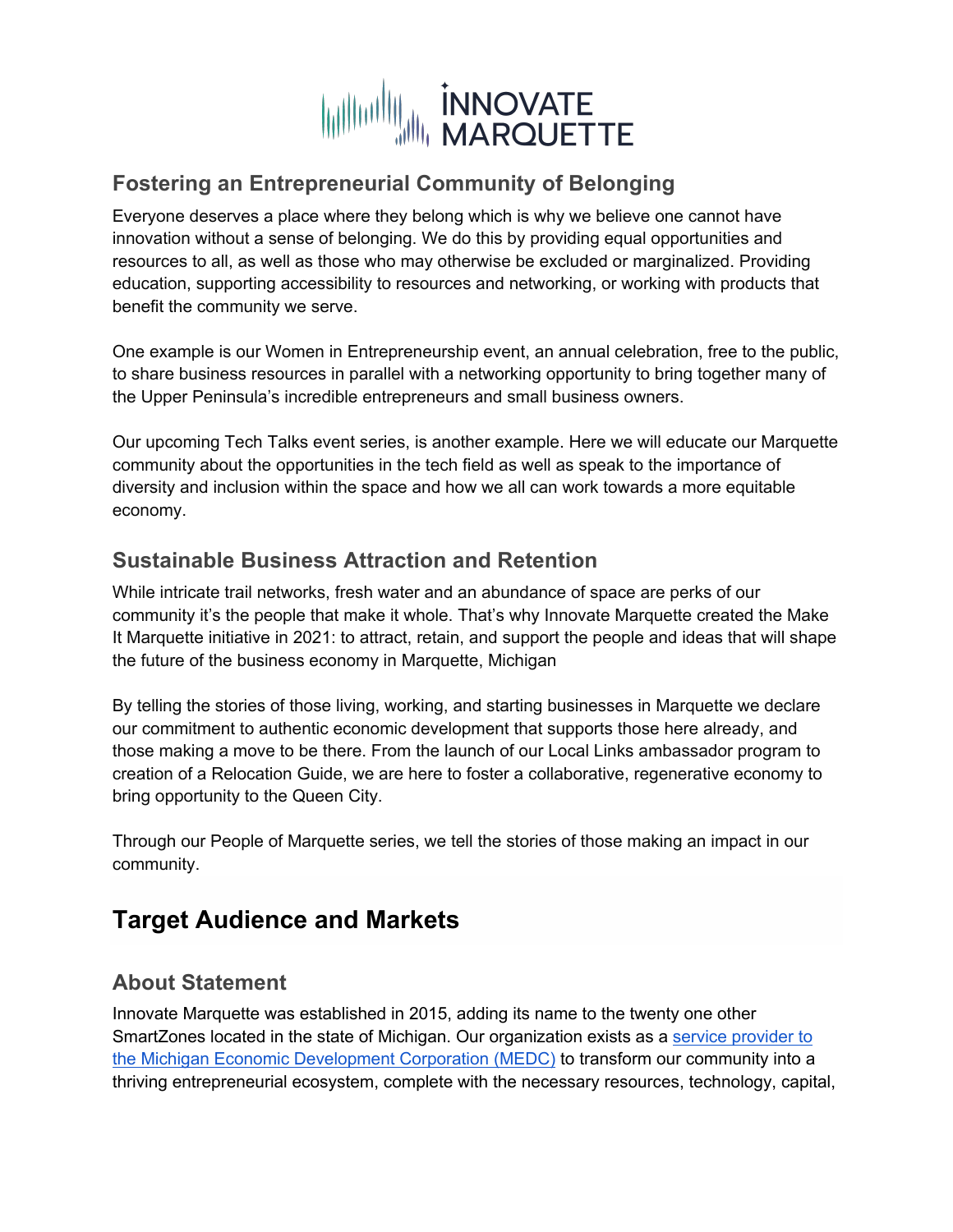

and array of opportunities to support local tech-focused start-ups, new business ventures, and existing businesses.

Additionally, we are working to attract and retain scalable technology companies and start-ups to the Marquette area in order to create higher-paying jobs and increased opportunities for the community as a whole. We are actively seeking to connect new entrepreneurs, small businesses, startups, and innovators into our ever-growing entrepreneurial ecosystem.

Thanks to the support of the MEDC, the City of Marquette, Northern Michigan University and our other dedicated partners, Innovate Marquette is able to provide comprehensive support, guidance, and services to local entrepreneurs through our vast network.

## **Purpose Statement**

Innovate Marquette seeks to thoughtfully and powerfully connect our entrepreneurial ecosystem through collaboration to make a business community that is inclusive and approachable for all innovators, entrepreneurs, and business owners. With a focus on technology-based ventures that enable **accessibility, sustainability,** and **creativity** within our region we act as a resource with our partners to build opportunities for the careers of the future while honoring the roots and natural wonders signature to Marquette.

## **Audiences**

| <b>Tech Boomerangs</b>                            | $\Rightarrow$ | "I'm considering moving back to Marquette,<br>but am not sure there is a place for me yet"                                                                                   |
|---------------------------------------------------|---------------|------------------------------------------------------------------------------------------------------------------------------------------------------------------------------|
| <b>MQT County Locals</b>                          | $\Rightarrow$ | "I love my town and encourage growth<br>without hindering our 'small town charm'"                                                                                            |
| Economic<br><b>Development</b><br><b>Partners</b> | $\Rightarrow$ | "I'm excited to participate and collaborate in<br>building the future of our city while preserving<br>what makes it special for those who have<br>been here for generations" |
| <b>Investors</b>                                  | $\Rightarrow$ | "I'm looking for opportunities to invest in rural<br>areas but want to make infrastructure and<br>resources exist to back my investment and<br>future returns"               |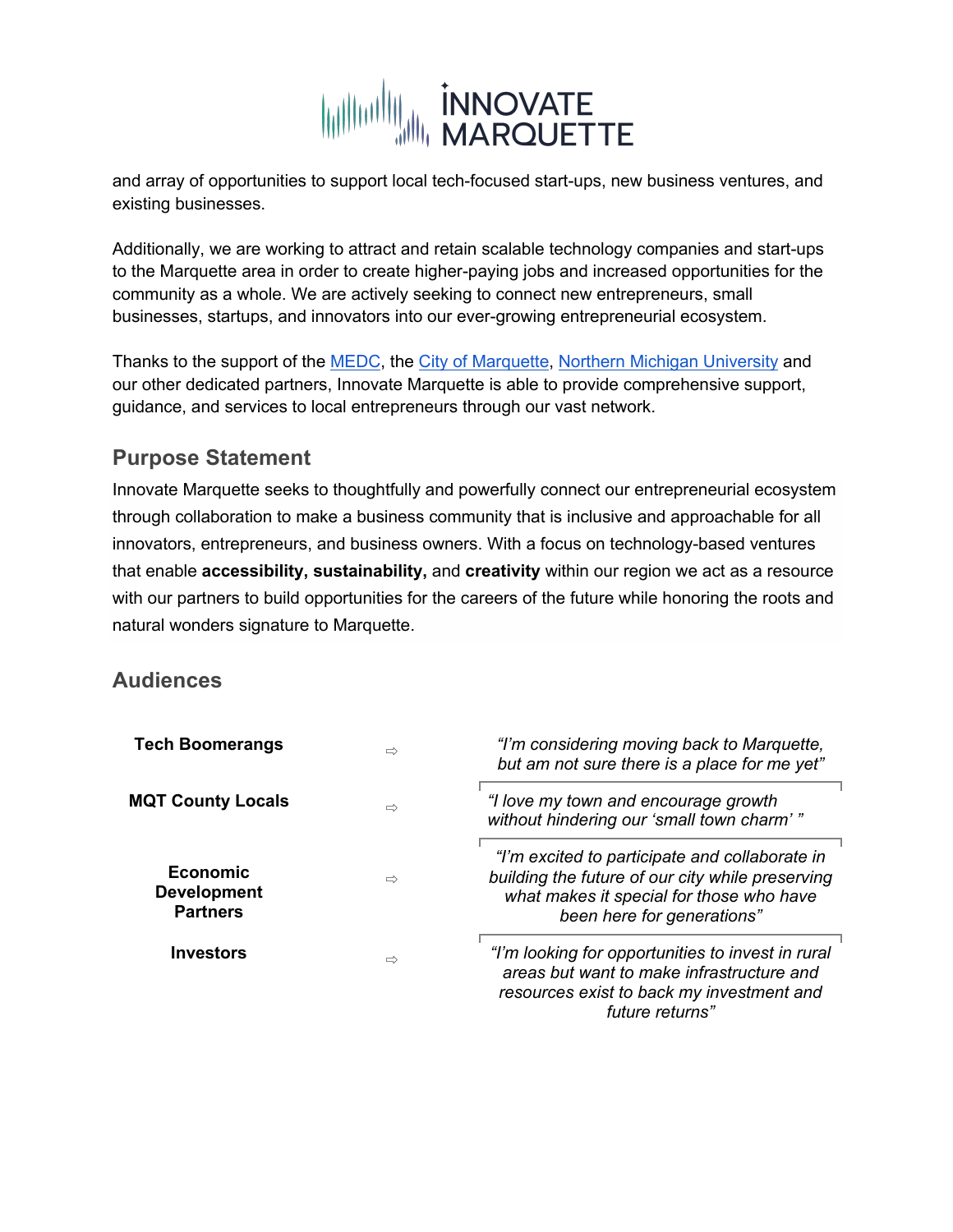

**Tech Boomerangs**

● Make it Marquette overlap with different messaging; NMU alumni, MQT county high schools' alumni, those looking to move back to the area and/or bring their remote job or tech focused business with them.

#### *"I'm considering moving back to Marquette, but am not sure there is a place for me yet"*

Candice is from Holland, MI and graduated from NMU with a degree in entrepreneurship in 2010 where she met her now husband Tylor, a NMU & Marquette High School graduate, who works remotely in IT. She has since co-founded and sold multiple ventures in Austin, TX and is looking for the next location to bring her new, sustainable business ideas. With the cost of living rising and a family on the horizon, she and Tylor are highly considering a move to Marquette. They hesitate leaving the amenities and network they've built in Austin behind, but crave being active in the outdoors and business community in Marquette.

#### What do they need to hear?

There is a place for you here! Innovate Marquette is a premier resource for entrepreneurs looking to relocate their business and life. We recognize the hardship in entrepreneurship and relocation and are here to aide through our vast regional network as well as our Make it Marquette initiative.

- $\rightarrow$  Business relocation success stories
- $\rightarrow$  Incubator and accelerator stories
- $\rightarrow$  Make it MQT Local Links
- $\rightarrow$  Outdoor recreation and local amenities
- $\rightarrow$  Resources and successes of our partners (i.e. housing, childcare, transportation, etc)

How we communicate to them:

- $\rightarrow$  Social & digital media
- $\rightarrow$  Web updates & SEO
- $\rightarrow$  Hosting and sponsoring events both in person and virtually
- $\rightarrow$  Client storytelling
- $\rightarrow$  Press
- $\rightarrow$  Sharing Make it Marquette stories and community-driven news

#### **MQT County Locals**

● Make it Marquette overlap with difference messaging; tax payers, business owners, board members, hospital and NMU staff, students, etc.

*"I love my town and encourage growth without hindering our 'small town charm'. "*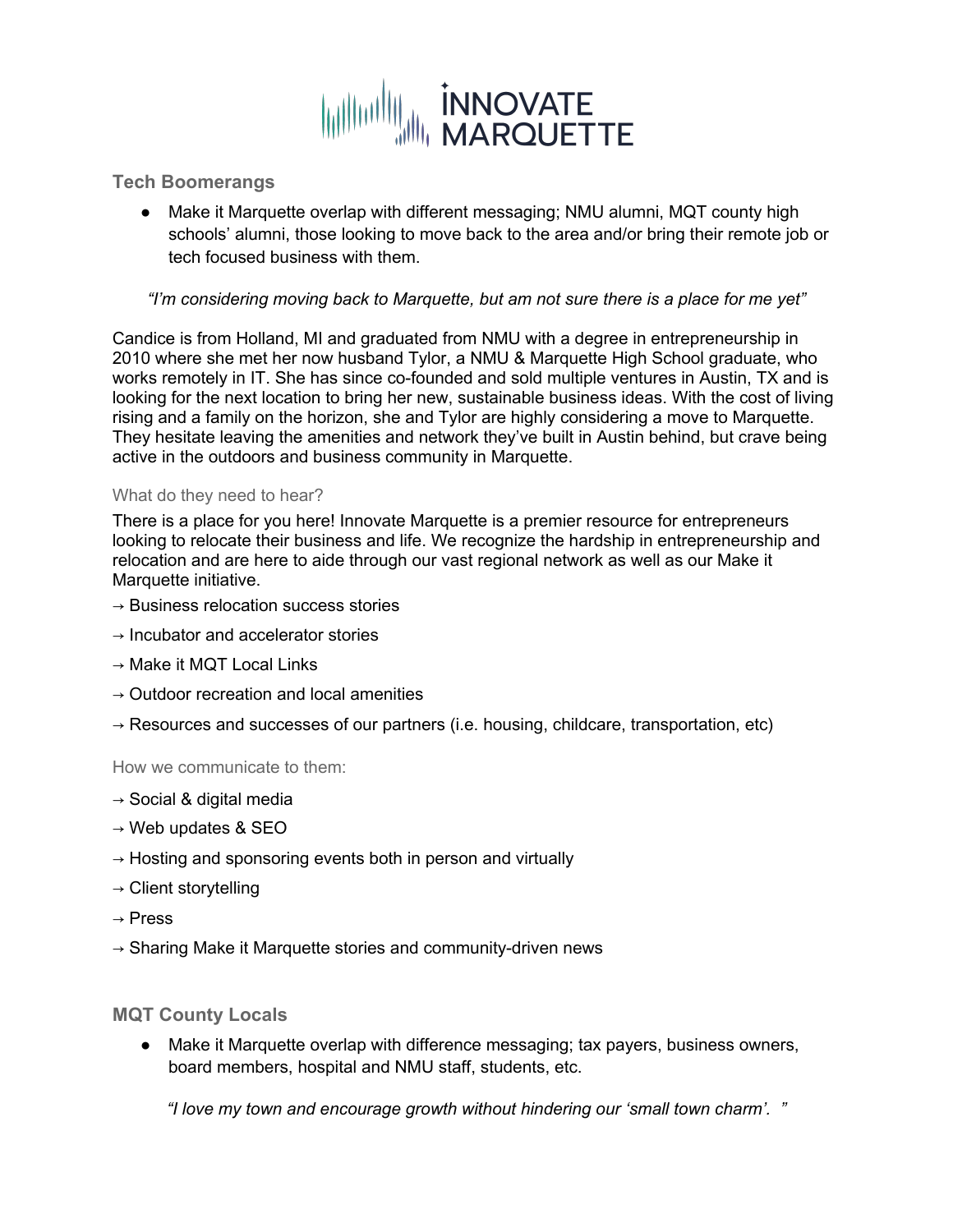

Diane is a lifelong citizen of Marquette and active in her community. She is 61, caring for her parents who also live in town in the home she grew up in, and is married with two kids who both live locally and her grandkids are in the public school system. She's been a homemaker and worked in the shops, and she volunteers to maintain the trail system as well. When her kids were young, she led the PTO and her and a group of girlfriends "adopt" a family or two every year around Christmas time. She's passionate about keeping the small-town charm of MQT and knows her voice is important. Her friends, relatives, and neighborhood Facebook group all rely on her for information, because she attends many city meetings and sits on a committee.

#### What do they need to hear?

You are an important part of our community, and what matters to you matters to us, too. Through our sustainable approach to building a more accessible community where everyone feels they belong we aim to make entrepreneurship and tech jobs more attainable to locals on the ground. More successful people with good jobs is the high tide that will rise all ships in Marquette.

- $\rightarrow$  Tech Talk events
- $\rightarrow$  Client success stories and information on local job creation
- $\rightarrow$  Sponsorship and participation of local organizations and events
- $\rightarrow$  Transparency on what we are up to, how it is funded, and who it benefits
- $\rightarrow$  Resources and successes of our partners (i.e. housing, childcare, transportation, etc)

How we communicate to them:

- $\rightarrow$  Social & digital media
- $\rightarrow$  Local press
- $\rightarrow$  Sponsorship of certain events and organizations
- $\rightarrow$  Hosting our own events and inviting them in
- $\rightarrow$  City council & LDFA meetings

#### **EDO Partners**

● State and local economic development professionals such as the City of Marquette, Travel Marquette innovation hub partners, other SZs, independent accelerators and incubators such as 20 Fathoms; all people who we can continue to network and partner with for the greater good of Marquette and our mission

*"I'm excited to participate and collaborate in building the future of our city while preserving what makes it special for those who have been here for generations"*

Ed works for an economic development organization in Marquette that is located in the downtown innovation hub. Prior to working in our community, he worked in Lansing with a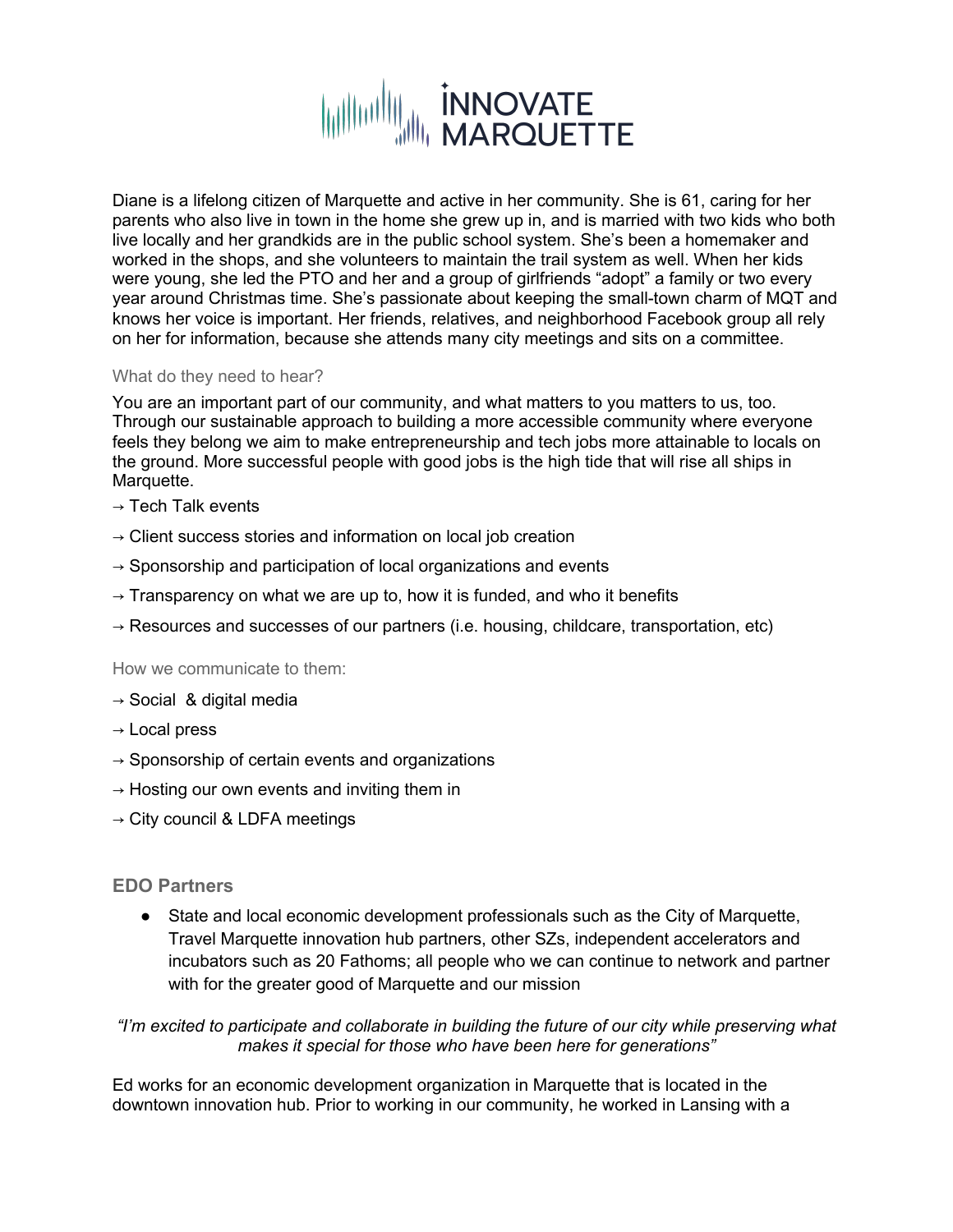

passion for passing policy that benefits our rural communities here in the Upper Peninsula. He is excited about the collaboration happening in the area but is struggling to find balance between propelling us forward and assuring those with stake in aspects of the community are heard and valued. Outside of his job he is on several local boards, volunteers for Start the Cycle, and is active in the mountain biking community. His wife is a professor of science at NMU and his son just bought a house in Ishpeming after being priced out of Marquette.

#### What do they need to hear?

We are here to be your partner and uplift the important work you are doing. Our clients benefit when we all succeed in our mission of making Marquette a premiere city for innovation in sustainability, accessibility, creativity, and a place where everyone belongs.

- $\rightarrow$  Supporting events and accomplishments of other economics development organizations
- $\rightarrow$  Inviting them to participate in our events and accomplishments
- $\rightarrow$  Staying in our lane and collaborating where it makes sense
- $\rightarrow$  Resources and successes of our partners (i.e. housing, childcare, transportation, etc)
- $\rightarrow$  Transparency

How we communicate to them:

- $\rightarrow$  In person meetings
- $\rightarrow$  Local networking events like Econ Club and Connect Marguette events
- $\rightarrow$  Supporting their events and inviting them to participate in our events
- $\rightarrow$  Social & digital media
- $\rightarrow$  Local press

#### **Investors**

● Michigan Angel Fund, Innovation Shore Network, big businesses like Ford, NMU Foundation, high net worth individuals, state angel networks, venture capitalists, local investors and manufacturing companies looking to invest in rural areas and entrepreneurs within our client roster

#### *"I'm looking for opportunities to invest in rural areas but want to make infrastructure and resources exist to back my investment and future returns"*

Kerry was born and raised in Marquette and has lived in metro Detroit for 30 years. They spend three weeks every summer in their summer home on the Dead River Basin in Negaunee with their partner and three shelter dogs. Kerry is an advisor to the Michigan Angel Fund and active in the Detroit start-up community, but as they edge closer to retirement have been looking to get more involved with start-ups in the U.P. but are leery that there is sufficient infrastructure to breed a return on investment. Kerry's partner Dylan has worked in sustainability for decades and would love to see more sustainable, diverse businesses drive the economy outside of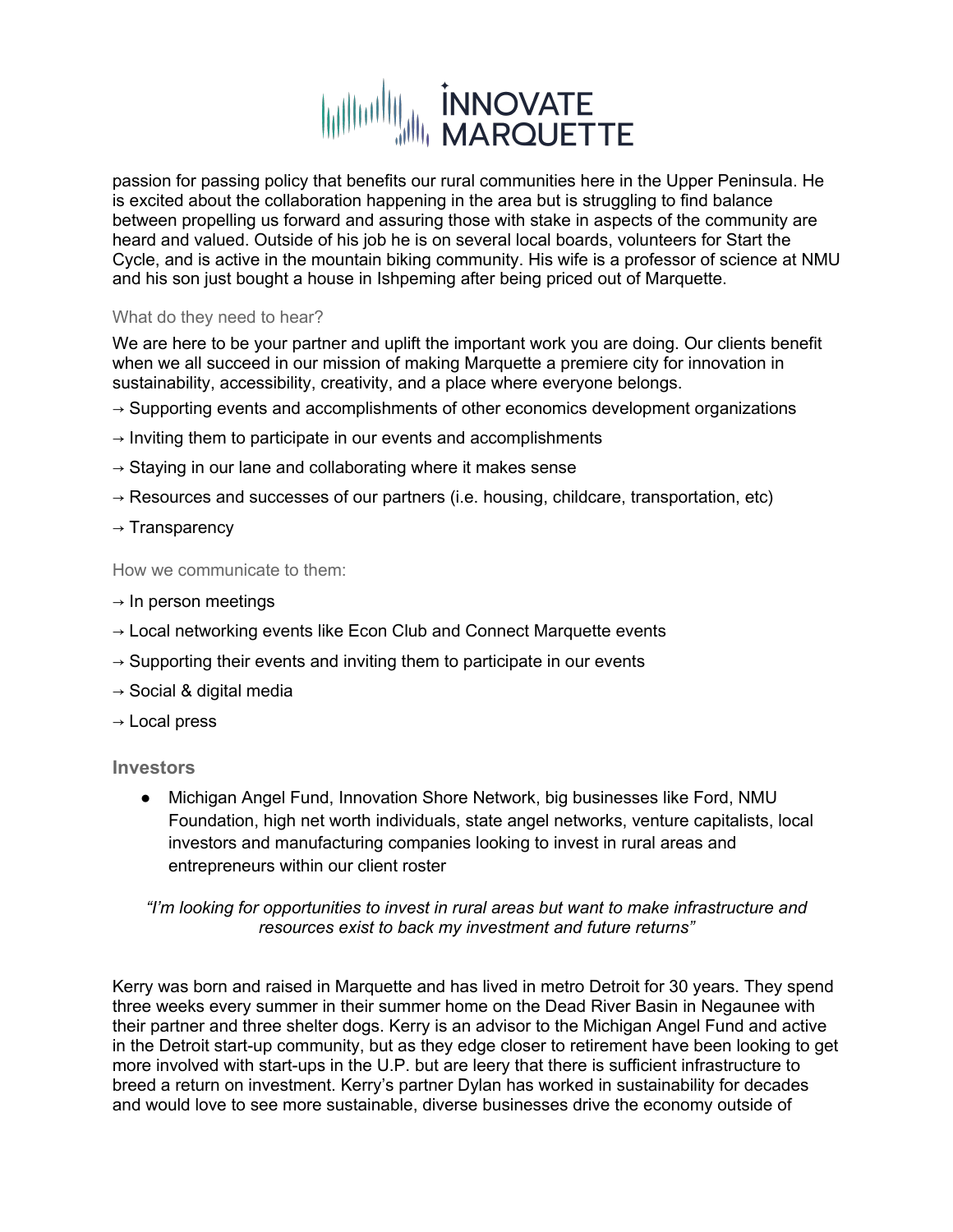

natural resource extraction. Dylan is interested in getting more involved with the local community, specifically as a mentor to entrepreneurs in the sustainability space. Both are animal lovers actively involved in the Detroit shelters and have a passion for trail running, live music, and locally sourced brews.

#### What do they need to hear?

There are resources and infrastructure here to prop up entrepreneurs that will help increase chances for a return on investment. Marquette is a thriving rural city booming with opportunity and balanced in both entrepreneurial mindset and nature. While we work as a resource for technology-focused ventures we partner and collaborate with other EDO partners to assure key infrastructure like housing, transportation, childcare, and broadband are top of mind and accessible. Things that Marquette brings to the table includes:

- $\rightarrow$  State university to source talent
- $\rightarrow$  Downtown innovation hub rich in a collaborative mindset
- $\rightarrow$  Incubator and accelerator programs for budding entrepreneurs
- $\rightarrow$  Sustainable business practices are top of mind here
- $\rightarrow$  Marquette city has high speed broadband
- $\rightarrow$  Resources and successes of our partners (i.e. housing, childcare, transportation, etc)
- $\rightarrow$  Our international airport and other local infrastructure are getting many upgrades
- $\rightarrow$  Transparency

How we communicate to them:

- $\rightarrow$  Networking by our internal team
- $\rightarrow$  Word of mouth from other SmartZones and state/regional partners
- $\rightarrow$  Client and innovation hub success in the press
- $\rightarrow$  Social media and digital channels
- $\rightarrow$  Web updates and SEO

# Brand Strategy

#### **Innovate Marquette**

● **Goal:** To position Marquette as the next great community for tech-focused entrepreneurs that fosters sustainability, accessibility, and creativity within industries like outdoor recreation, manufacturing, and economic advancement. We will do this through our three brands by aiding our audience's understanding of all the growth happening right here in our area. We aim to gain trust from community members, build relationships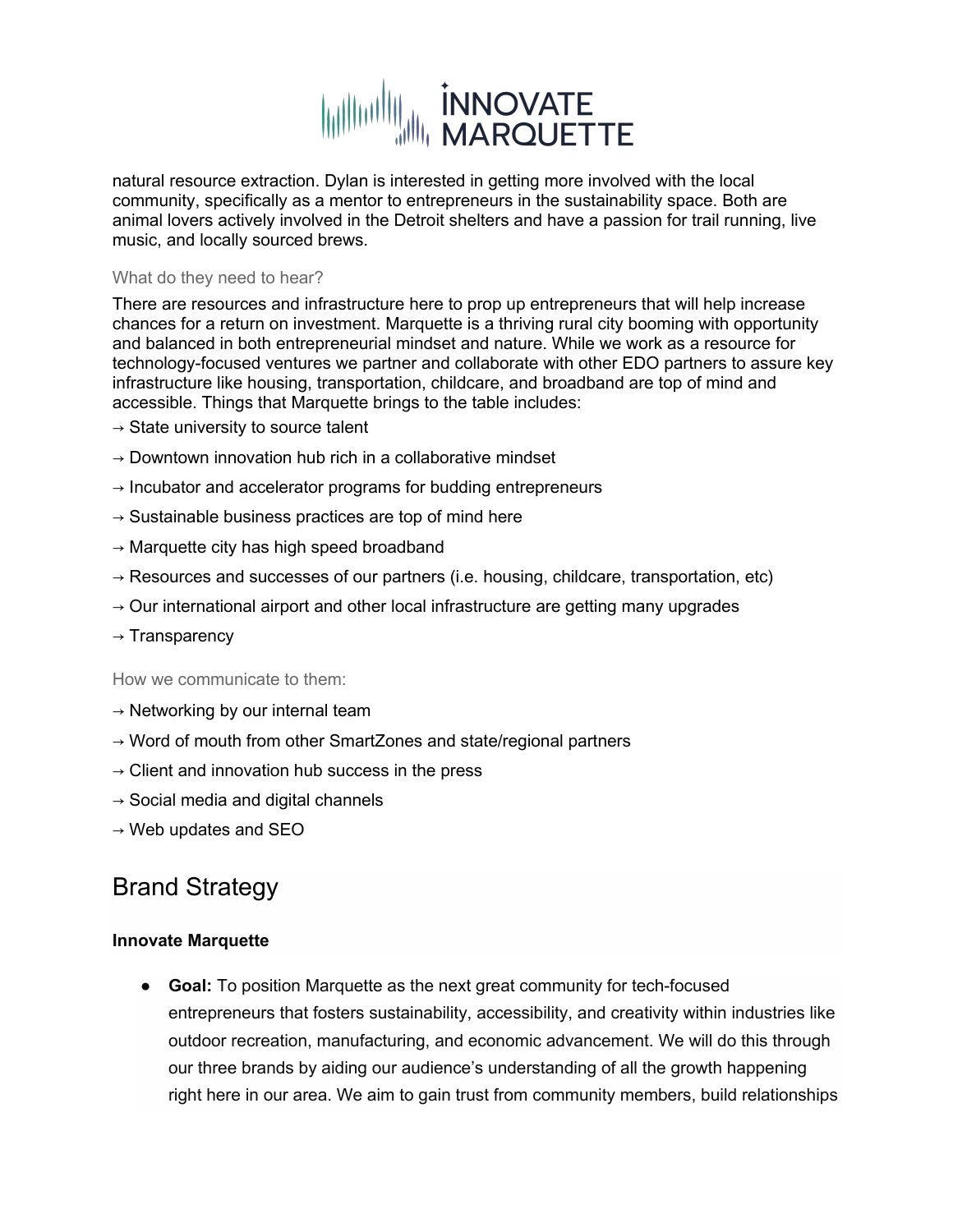

with other economic organization partners, gain investment for our clients, and attact tech-focused entrepreneurs to our area and into our process.

**Strategy:** We will continue to develop our website SEO strategy to include pages on our incubator and accelerator program, entrepreneur in residence program, service offerings, as well as a backlog of short form content that can be used as free resources to the community at large. In addition, storytelling through written and video content will be at the center of driving the information from these pages and our organization to the end user. Lastly, sponsorships and event marketing will allow us to continue building inperson relationships with our partners and the community as well as help funnel new clients and investors through our door.

#### ● **Implementation:**

- Content and video marketing will be done through targeted digital channels to tell the stories of our client and partner success, Make it Marquette initiative, Invent@NMU program, and community sponsorships & events.
- We'll continue building media relationships through our partnership with Siren. In addition we will begin to build relationships in other tech hub locations (such as Detroit and Ann Arbor) through podcasts, written stories, and pitching of our part in rural economic development.
- Print media placement like ads, rack cards, etc, will be important for our in person events and sponsorships.
- **Timelines:** We'll have a Summer 2022 focus on crafting the entrepreneur in residence program story and planning for client storytelling beginning with Ambitious Games. Come Fall 2022 we should be in a good place to begin incubator, accelerator, Protolab, and innovation hub storytelling. All throughout we will be building media awareness, continuing to develop our website, and participating in a variety of community events.

#### **Invent@NMU**

● **Goal:** Our goal is two-part: (1) To educate the on-campus community about who we are and what we do and why entrepreneurship is both important and relevant to all academic concentrations in order to fuel the campus economy and bring top talent to our program. (2) To educate the greater Marquette community on who we are and what we do for entrepreneurs who have an idea that is in the product development stage.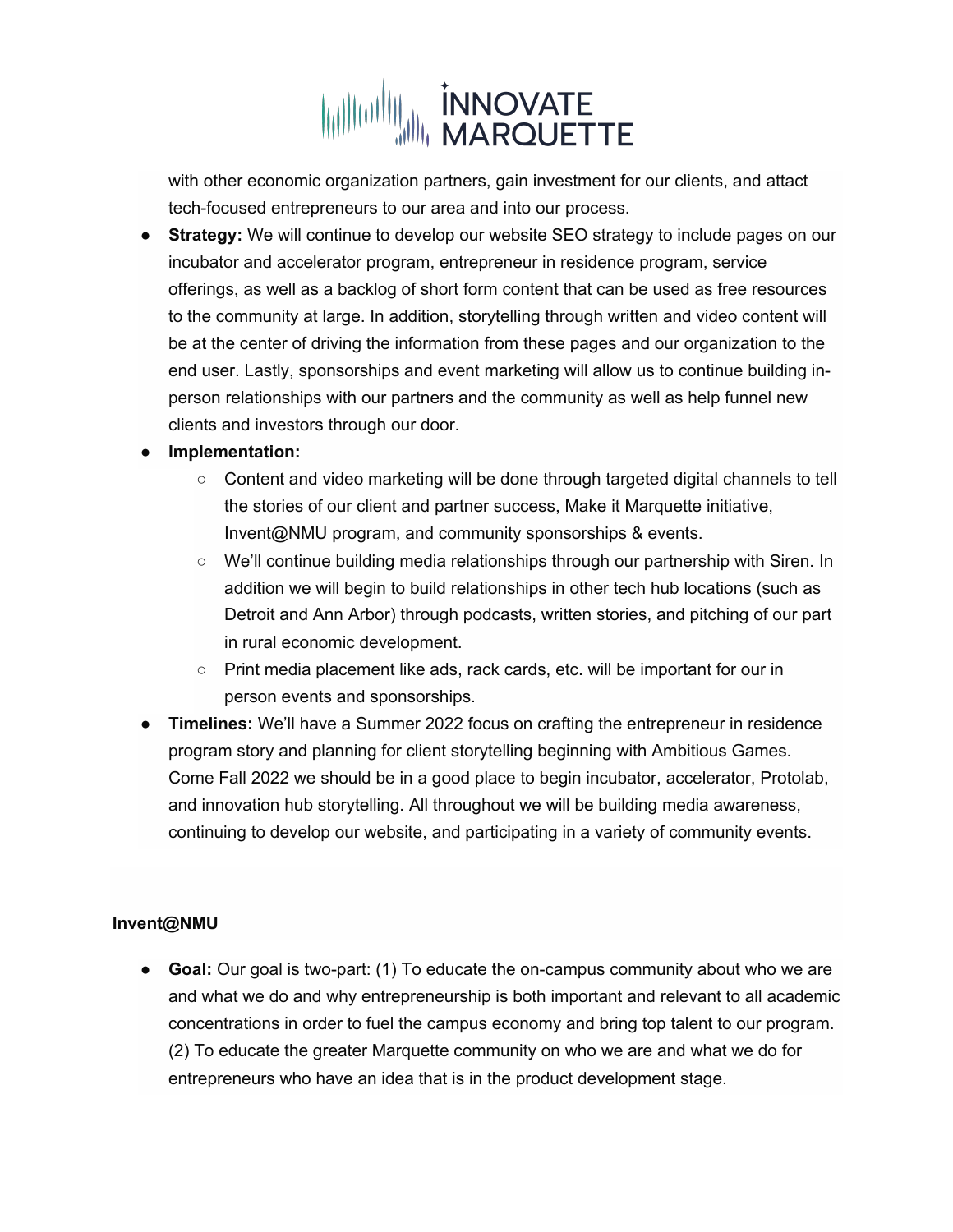

- **Strategy:** We aim to help our various audiences understand our process of idea incubation and Invent@NMU as a service provider and mentorship program of IMQT. We will do this through video and written storytelling, creation of process graphics and educational materials, updating our website, and client storytelling.
- **Implementation:** Across digital channels (social, email, web, with addition of TikTok). All will be owned by our student team with monthly direction from the Director of Marketing and day to day support from the marketing coordinator. We will also make sure to have a presence in all aligned on-campus events including partnering with other student organizations.
- **Timelines:** Brand style guide and website updates to be made by the end of Summer 2022. We will also use the summer to create a back log of video and graphic content to push out once school comes back in the fall.

#### **Make it Marquette**

- **Goal:** We'll begin to tie our work through the Make it Marquette initiative back to the end goal of SmartZones across the state and here locally in Marquette - growing techfocused jobs in the Marquette area through attraction.
- **Strategy:** We will do this through the expansion of our Local Links program, sponsorship of NMU homecoming with targeted elements towards investors and talent attraction, website build out of business and careers page as well as housing page, and short form educational content. The SEO strategy currently in place across our website and blogs will continue as well as carry over to YouTube and Innovate Marquette. Our PoM series will end and we will strategize utilizing Innovate Marquette client storytelling across our platforms through video as well as short form video storytelling like Instagram Reels and YouTube Shorts
- **Implementation:** A marketing assistant will continue to spearhead social media channels for Make it Marquette, our marketing coordinator and content writer (as needed) will continue to develop written content to drive our SEO strategy and tell stories of the opportunities in the greater Marquette area for business development and entrepreneurship. Our People of Marquette series will end this year but I would like to utilize our IMQT client storytelling as Reels on our IG platform.
- **Timelines:** End of the summer to collect and strategize on Local Links program expansion and events, Maddie will work to build out new pages on our website in parallel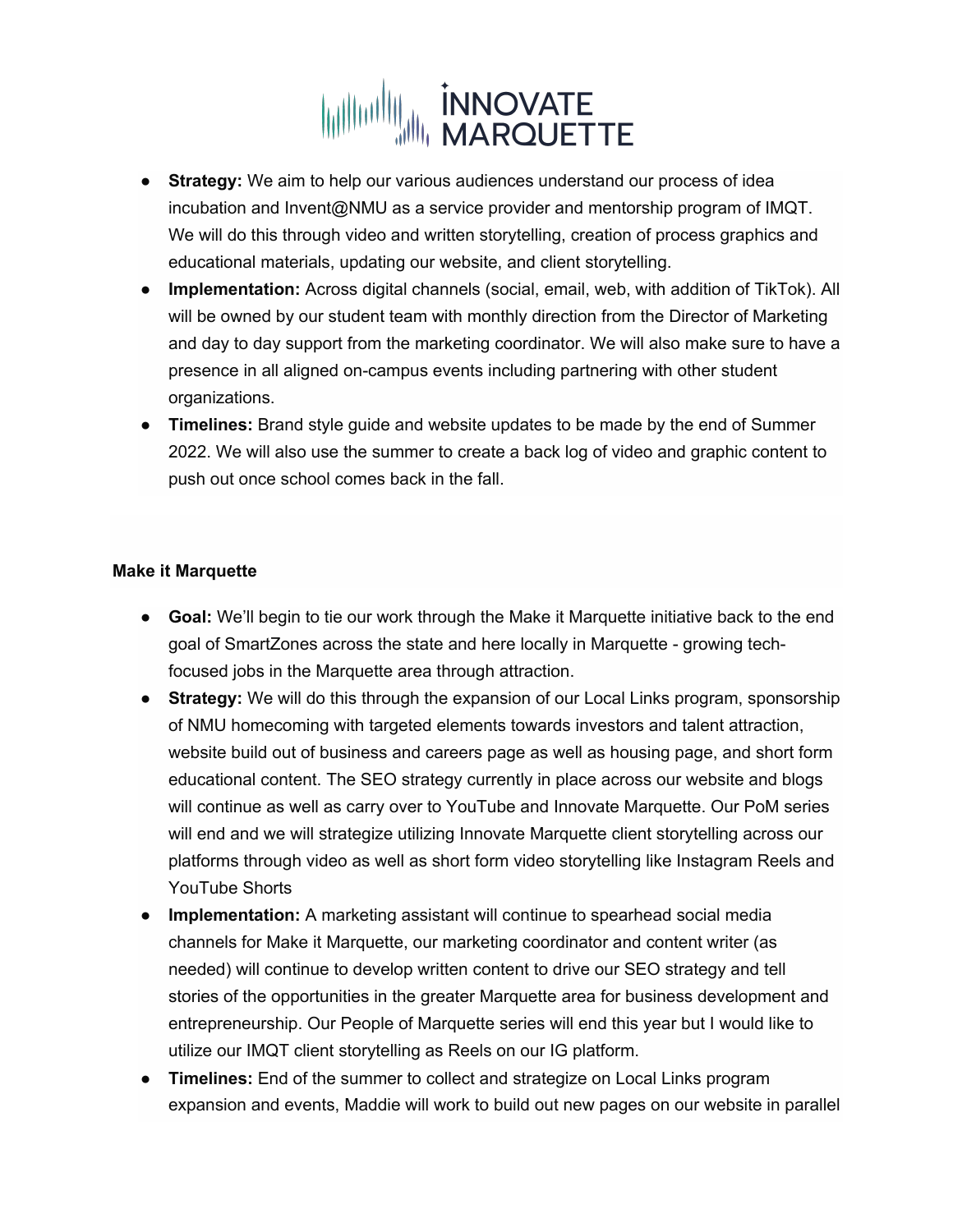

with the IMQT website to build links between the brands by the end of summer and before our NMU Homecoming sponsorship. Our People of Marquette series will end this year and I would like to utilize our IMQT client story telling as Reels on our IG platform.

#### **Critical Communications Plan**

This plan will be utilized to aide our entire team in effective, intentional communications across all of our audience demographics to continue being transparent and trustworthy in the eyes and hearts of our community.

#### **Partnership Marketing**

Partnership marketing will allow us to expand our reach across all of our target markets through the following strategies:

- Continuation of our contract with strategic communication partner Siren
- Content creation and management, including pitching and contributing to important online and print publications that will get us in front of our target audience in other areas of the state and Midwest region (i.e. StartUp Nation, TechTown, etc.)
- Community building and development (innovation hub, sponsorships, event marketing, event partnerships, team board participation, etc.)

# Upcoming Projects

Our marketing team will focus on the branding and storytelling of the following projects: